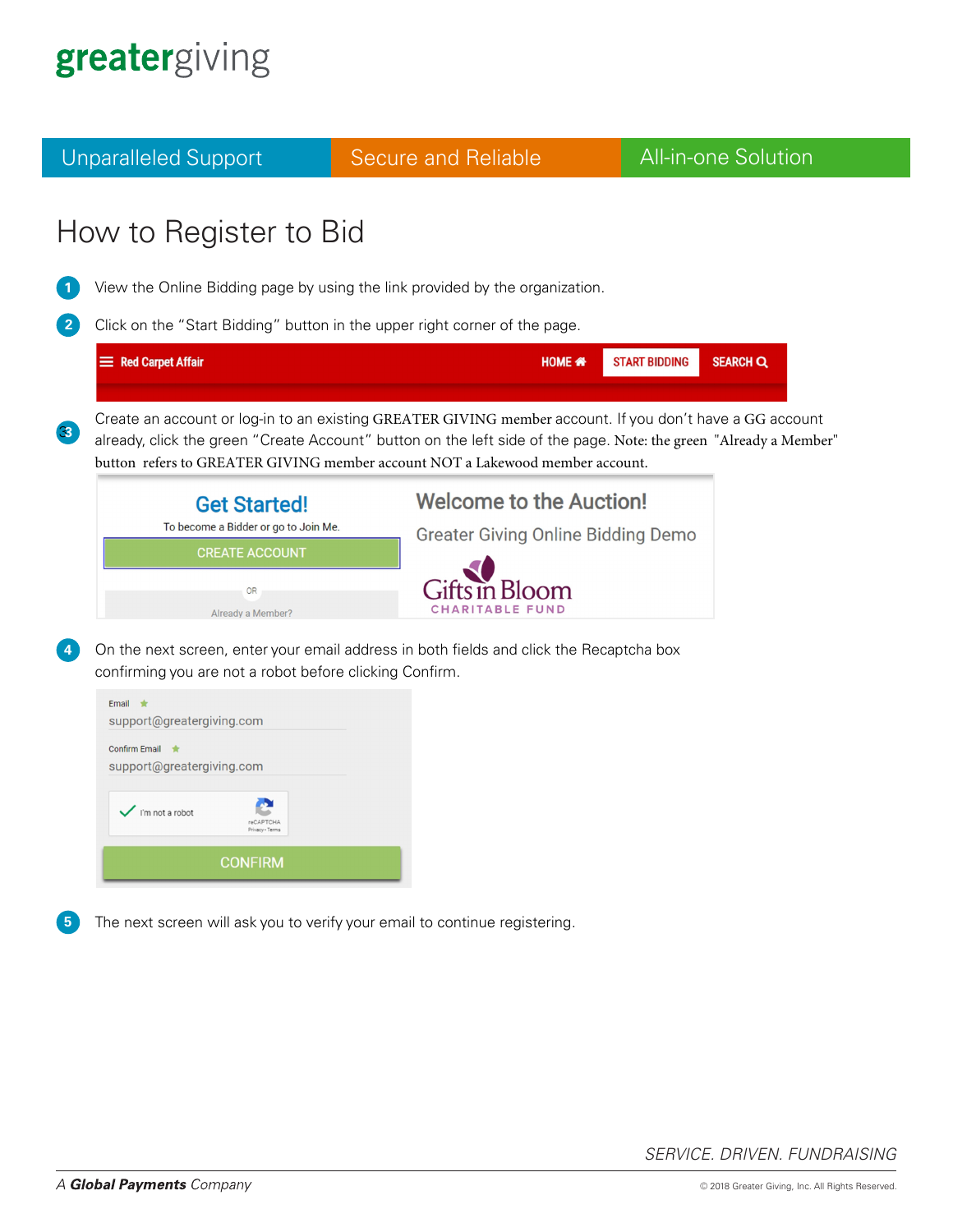Unparalleled Support **Secure and Reliable All-in-one Solution** 

6. Check your inbox for the email address that was entered on the confirm email page. The email will be from "Greater Giving Login" **6**

| ≡ | <b>New message</b> |                                            | △ Mark all as read > Undo                                       |         |               |
|---|--------------------|--------------------------------------------|-----------------------------------------------------------------|---------|---------------|
|   | <b>Favorites</b>   | $\checkmark$                               | iA Focused                                                      | ⊠ Other | Filter $\vee$ |
|   | Sent Items         | GL                                         | <b>Greater Giving Login</b><br><b>Greater Giving login help</b> |         | 9:00 AM       |
|   | 57<br>Inbox        | This email will allow you to reset the pas |                                                                 |         |               |

- If you don't receive an email, check your spam or promotions tab. You can also click the "Resend Email" button on the Verify Email page if needed.
- Within the email you received, click the provided link to verify your account. **7**
- The link will connect you to building out your bidder account information. **8**
- Use your email address as your Username. **9**
- Create a password for your account. The password must be at least 7 characters in length and contain at least 2 non-alphabetic characters and 2 non-numeric characters. **10**
- Enter your name and address. **11**

Enter your phone number. In order to receive text messages from Online Bidding, **please include your Mobile Phone**. **12**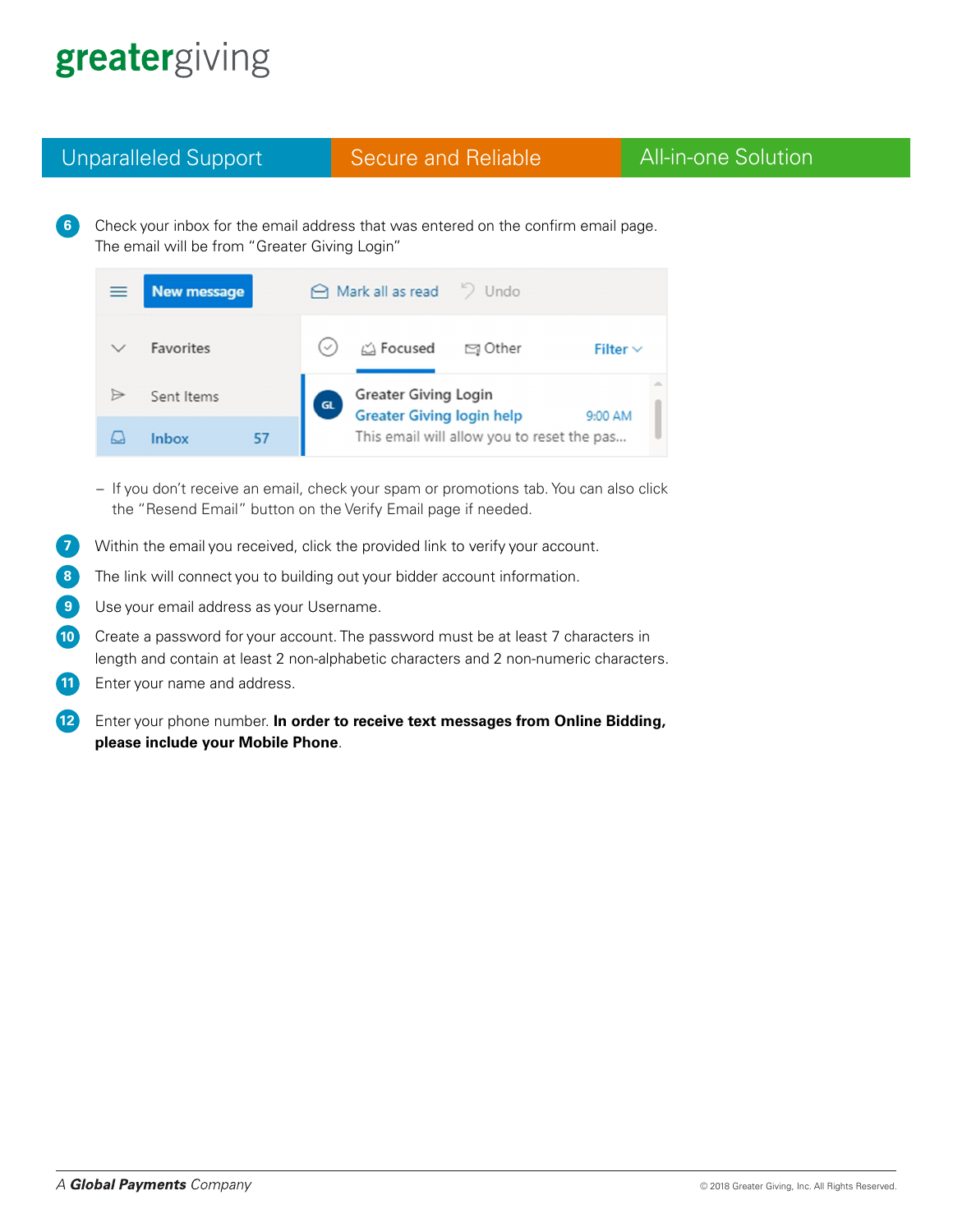| <b>Unparalleled Support</b>         | <b>Secure and Reliable</b> | <b>All-in-one Solution</b> |
|-------------------------------------|----------------------------|----------------------------|
|                                     |                            |                            |
| Enter your credit card information. |                            |                            |
|                                     |                            |                            |
| Address $1 \triangleq$              |                            |                            |
| 1920 NE Stucki Ave                  |                            |                            |
| Address 2                           |                            |                            |
| #140                                |                            |                            |
|                                     |                            |                            |
| City $\bigstar$                     |                            |                            |
| Hillsboro                           |                            |                            |
| State or Province ★                 |                            |                            |
| Oregon<br>$\boldsymbol{\mathrm{v}}$ |                            |                            |
| Postal Code                         |                            |                            |
| 97006                               |                            |                            |
|                                     |                            |                            |
| Country                             |                            |                            |
| <b>United States</b>                |                            |                            |

– Greater Giving is a PCI-Level 1 Compliant credit card processing company. Your card information is securely stored and then removed from our database after the event.

**14** Confirm all information is correct and click the green "Create" button at the bottom of the page.